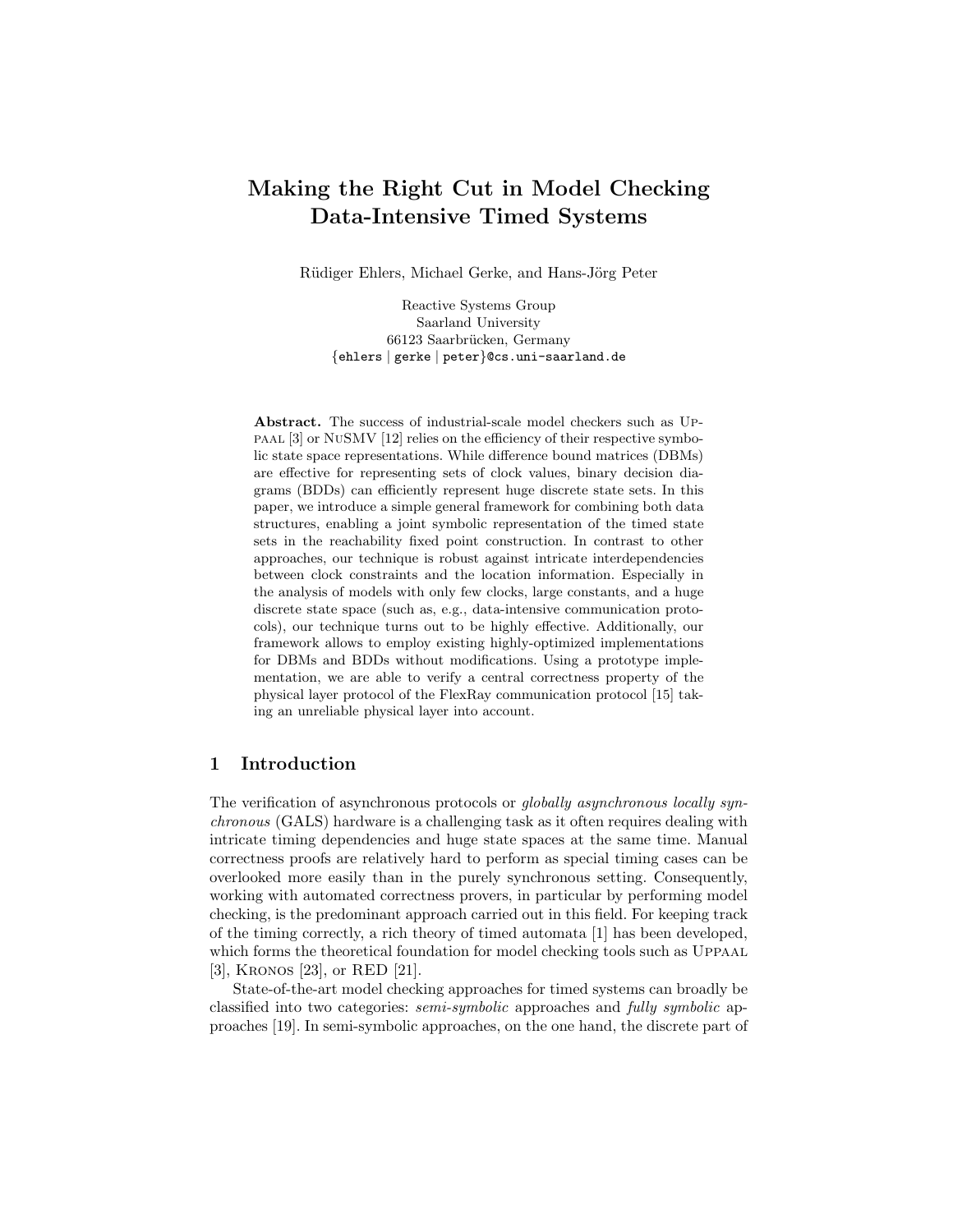the system under consideration is represented explicitly while clock valuations are lumped together into clock zones. These techniques are well-suited for systems with a small discrete state space. Fully symbolic approaches, on the other hand, represent *both* parts of the system in a symbolic way to lower the effect of state space explosion. For settings with a predominant control structure (such as, e.g., data-intensive communication protocols), this is broadly considered to be the more promising way to go as the discrete state space is often too large to be represented explicitly even with modern computers.

Fully symbolic timed model checking is a challenging problem that attracted a lot of interest during the last decade [\[9,](#page-15-5)[16](#page-15-6)[,4,](#page-14-2)[21,](#page-15-3)[6,](#page-15-7)[19](#page-15-4)[,22\]](#page-15-8). Some approaches rely on restricting the type of timing of the system in a way that it can be discretized more efficiently [\[6\]](#page-15-7) or approximating the precise clock values to discrete time steps [\[9\]](#page-15-5). In both cases, reduced ordered binary decision diagrams (BDDs) [\[10,](#page-15-9)[11\]](#page-15-10) have been used as the uniform data structure for both time and the discrete part of the system. For such settings, it has been observed that the BDDs can blowup significantly due to interdependencies in the timing behavior of the system [\[9\]](#page-15-5), rendering this approach problematic.

Basically, this leaves us with two ways of solving this problem. The first one builds on using a different symbolic data structure like and-inverter graphs [\[17\]](#page-15-11) or conjunctive normal form clause sets, thus avoiding this blow-up. Here, canonicity of the representation is renounced, rendering the application of the basic reachability fixed point algorithm difficult. The second way is based on keeping the data structures for clock zones and discrete state sets separate. One promising approach in this direction is to combine difference bound matrices (DBMs) [\[13\]](#page-15-12) and BDDs. So far, to the best of our knowledge, this combination has only been used for *approximating* the set of reachable states [\[22\]](#page-15-8).

In this paper, we recall the idea of decoupling the clock zone from the discrete state set representation. We use sets of pairs of DBMs and BDDs to represent reachable states in the classical fixed point computation. A timed state is contained in a state set if the set contains a DBM/BDD pair such that the state's clock valuation satisfies the DBM and the discrete part satisfies the BDD. To the best of our knowledge, this is the first application of this data structure with the standard fixed point algorithm.

Especially in the verification of asynchronous communication protocols, where the timing behavior is usually complicated but the number of distinct arising clock zones is small, our approach turns out to be very efficient since we benefit from the well-suitedness of DBMs for representing intricate timing constraints without cluttering the BDDs with timing dependencies. As the new approach allows the usage of the standard fixed point construction for finding the set of reachable states, it is simpler than the aforementioned techniques. The drawback of having some timed state potentially being present in more than one such pair is easily compensated by the additional possibility to perform a mixed breadthfirst and depth-first search in this setting: by preferring discrete steps, we can forward the progress in exploring the discrete state space of the system in one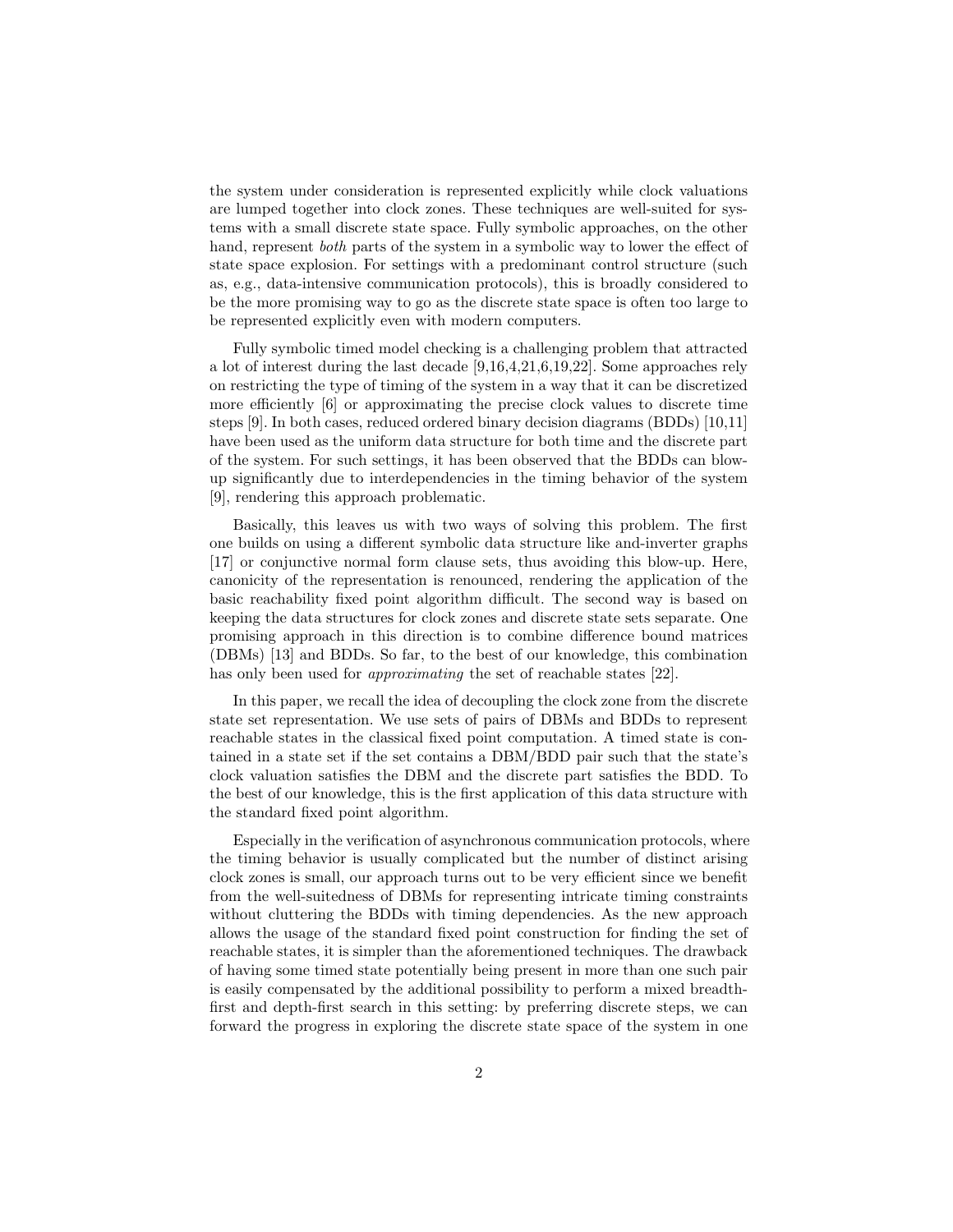clock zone to successor clock zones, leading to faster termination of the model checking process.

As a proof of concept, we demonstrate the applicability of our technique by verifying the physical layer protocol of the FlexRay communication protocol [\[15\]](#page-15-1) which follows the GALS paradigm: the setting can be described using only two clocks, each modeling the local pulsing in the discrete circuits of the sender and the receiver. Our approach is thus ideally suited for this interesting verification task as it exploits the model's restricted timing behavior, which enables the use of BDDs to tackle the huge arising discrete state space.

In Sect. [2,](#page-3-0) we begin our presentation with some preliminary definitions. Section [3](#page-6-0) then describes the general approach, followed in Sect. [4](#page-10-0) by an explanation of how example traces certifying the satisfaction of a reachability property are generated. Afterwards, we describe our FlexRay model which is then used for an experimental evaluation of the approach in Sect. [5.](#page-11-0) Finally, Sect. [6](#page-14-3) concludes with an outlook on the possible evolution of this approach.

Related work. Developing fully symbolic timed state space representations has been an active field of research in the last decade. Møller et al. introduced difference decision diagrams (DDDs) [\[16\]](#page-15-6), a BDD-like data structure in which each diagram node is labeled with a difference constraint. Here, the Boolean constraints, represented as special differences, are interleaved with the clock constraints in the diagram structure. Unfortunately, there is no implementation of their prototype model checker available. Based on DDDs, Behrmann et al. proposed clock difference diagrams (CDDs) [\[4\]](#page-14-2) featuring deterministic intervalbased branching at each node level. However, a combination of CDDs with BDDs enabling a fully symbolic state space exploration was only briefly discussed but has not been thoroughly investigated yet. As a further extension, Wang proposed clock restriction diagrams (CRDs) [\[21\]](#page-15-3) where the branching decision depends on overlapping upper bounds and unrestricted constraints are omitted. Experiments with the CRD-based model checker RED suggest that the approach works well on standard timed automata benchmarks having many clocks and causing only a moderate discrete blow-up. However, in our experiments, RED runs out of memory on the FlexRay case study.

Based on closed timed automata, a restricted form of classical timed automata where only nonstrict clock constraints are allowed, Beyer introduced an integer semantics where clock values and location configurations can be represented jointly in a single BDD [\[6\]](#page-15-7). Similarly, Bozga et al. approximated the precise clock values to discrete time steps, also resulting in a pure discrete semantics allowing a state space representation using a single BDD [\[9\]](#page-15-5). Besides the loss of expressivity in the modeling of timed systems, in both approaches, it has been observed that the BDDs can blow-up significantly due to interdependencies in the timing behavior of the system.

Seshia and Bryant solved the TCTL model checking problem by representing sets of states by difference logic formulas which are, in turn, represented as BDDs using a binary encoding [\[19\]](#page-15-4). The clock differences that need to be tracked in the fixed-point computation are encoded in so-called transitivity constraints,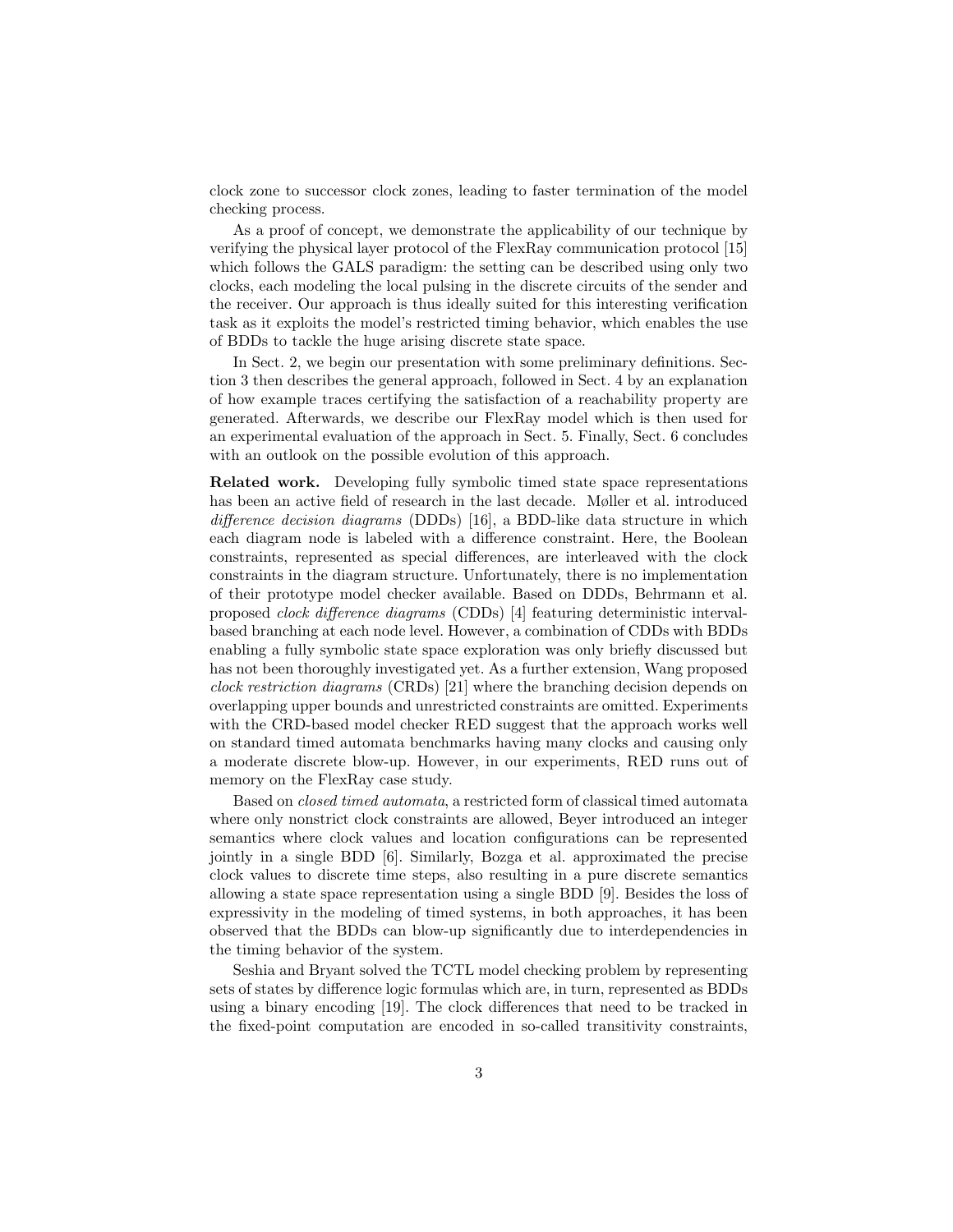which are added on-the-fly during the model checking process. Even though they added some specialized optimizations for this case, the experimental results are inconclusive.

The idea of combining DBMs and BDDs was independently developed by Yamane and Nakamura [\[22\]](#page-15-8) for implementing an abstraction technique proposed by Dill and Wong-Toi [\[14\]](#page-15-13). Our approach, however, uses DBM/BDD combinations for a fully symbolic state space representation in the precise computation of the reachable states of a timed system.

Previous correctness proofs of the physical layer protocol of the FlexRay communication protocol [\[15\]](#page-15-1) were obtained in a deductive way. In this line of research, a fully reliable physical layer without any bit flips is assumed [\[7\]](#page-15-14). Our correctness proof, which is obtained via model checking, bases upon a more realistic setting taking an unreliable physical layer into account.

# <span id="page-3-0"></span>2 Preliminaries

### 2.1 Timed Systems

Timed Automata. The components of a timed system are represented by timed automata. A timed automaton [\[1\]](#page-14-1) is a tuple  $\mathcal{A} = (L, l_0, I, \Sigma, \Delta, X)$ , where L is a finite set of (control) locations,  $l_0 \in L$  is the initial location,  $I: L \to C(X)$ maps each location to an invariant,  $\Sigma$  is a finite set of actions,  $\Delta \subseteq (L \times \Sigma) \times$  $\mathcal{C}(X) \times 2^X \times L$  is a transition relation, X is a finite set of real valued clocks, and  $\mathcal{C}(X)$  is the set of clock constraints over X. A clock constraint  $\varphi \in \mathcal{C}(X)$  is of the form

$$
\varphi = \mathbf{true} \mid x \leq c \mid c \leq x \mid x < c \mid c < x \mid \varphi_1 \wedge \varphi_2,
$$

where x is a clock in X and c is a constant in  $\mathbb{N}_0$ . We say that a timed automaton is invariant-free if  $I(l) =$  true for all locations  $l \in L$ . A clock valuation  $t : X \rightarrow$  $\mathbb{R}_{\geq 0}$  assigns a nonnegative value to each clock and can also be represented by a  $|X|$ -dimensional vector  $t \in \mathcal{R}$ , where  $\mathcal{R} = \mathbb{R}^X_{\geq 0}$  denotes the set of all clock valuations.

The states of a timed automaton are pairs  $(l, t)$  of locations and clock valuations. Timed automata have two types of transitions: timed transitions, where only time passes and the location remains unchanged, and discrete transitions. In a timed transition, denoted by  $(l, t) \stackrel{a}{\rightarrow} (l, t + a \cdot 1)$ , the same nonnegative value  $a \in \mathbb{R}_{\geq 0}$  is added to all clocks such that, for each  $0 \leq d \leq a, t + d$  satisfies the location invariant  $I(l)$ . A discrete transition, denoted by  $(l, t) \stackrel{a}{\rightarrow} (l', t')$  for some  $a \in \Sigma$ , is a transition  $\delta = \langle l, a, \varphi, \lambda, l' \rangle$  of  $\Delta$  such that t satisfies the clock constraint  $\varphi$  of  $\delta$ , and  $t' = t[\lambda := 0]$  is obtained from t by setting the clocks in  $\lambda$  to 0 and satisfies the location invariant  $I(l')$ .

We say that a finite sequence  $a_1 \ldots a_n \in (\Sigma \cup \mathbb{R}_{\geq 0})^*$  of transitions is in the language of  $\mathcal{A}$   $(a_1 \ldots a_n \in \mathcal{L}(\mathcal{A}))$  if there is a path  $s_0 \xrightarrow{a_1} s_1 \ldots s_{n-1} \xrightarrow{a_n} s_n$  such that for all  $1 \leq i \leq n$ , the individual  $s_i = (l_i, t_i)$  are states of the automaton,  $s_0$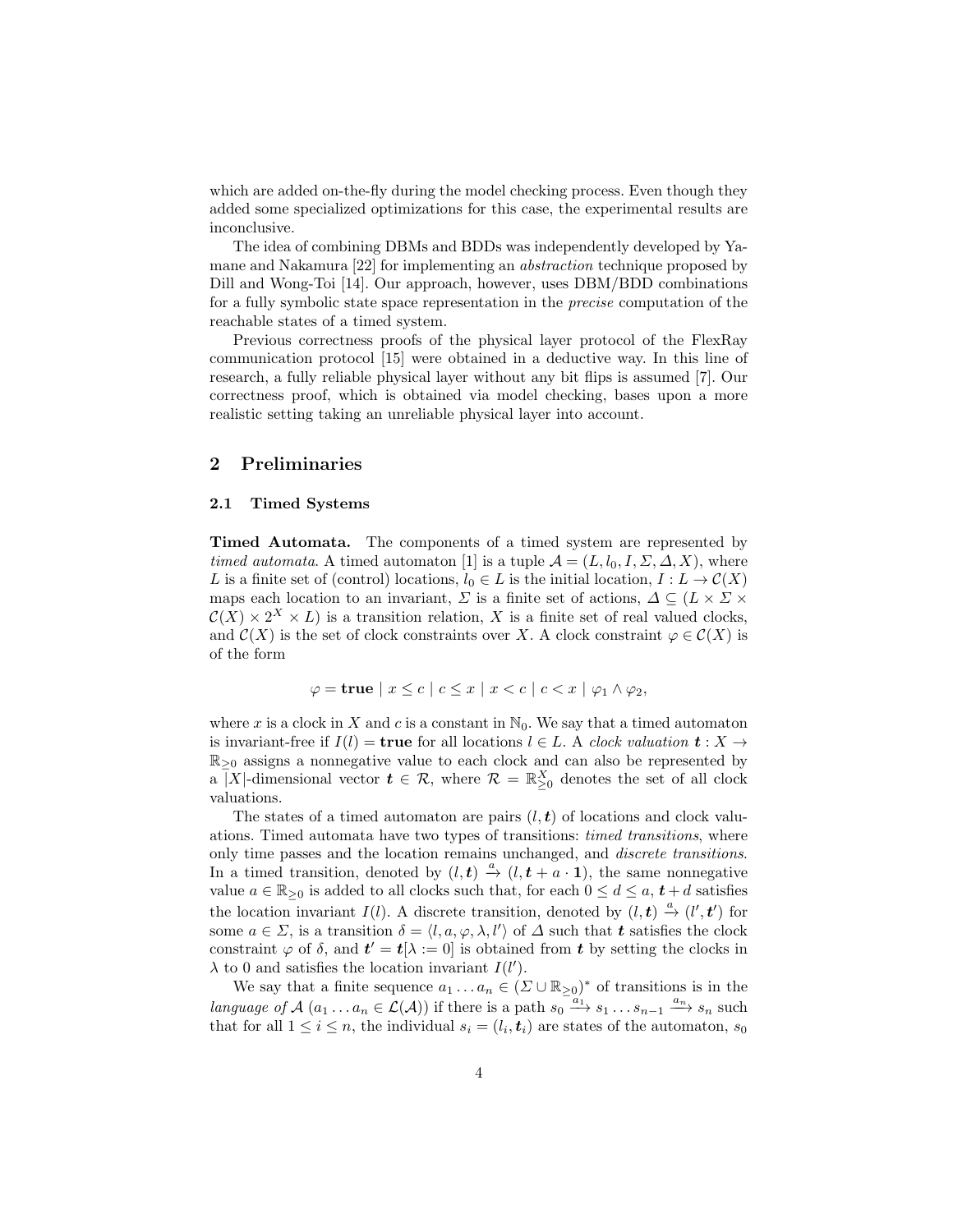is an initial state (that is,  $l_0$  is the initial location and  $t_0 = 0$  is the zero vector), and  $s_{i-1} \stackrel{a_i}{\longrightarrow} s_i$  are transitions of A. We write  $s_0 \longrightarrow^* s_n$  for the existence of a finite sequence  $a_1 \dots a_n \in (\Sigma \cup \mathbb{R}_{\geq 0})^*$  of transitions with  $s_0 \xrightarrow{a_1} s_1 \xrightarrow{a_2} \dots \xrightarrow{a_n} s_n$ , and call a state s reachable iff there is an initial state  $s_0$  with  $s_0 \longrightarrow^* s$ .

Composition. Timed automata can be composed to networks, in which the automata run in parallel and synchronize on shared actions. For two timed automata  $\mathcal{A} = (L_1, l_0^1, I_1, \Sigma_1, \Delta_1, X_1)$  and  $\mathcal{A}' = (L_2, l_0^2, I_2, \Sigma_2, \Delta_2, X_2)$  with disjoint clock sets  $X_1 \cap X_2 = \emptyset$ , the *parallel composition*  $\mathcal{A}_1||\mathcal{A}_2$  is the timed automaton  $(L_1 \times L_2, (l_0^1, l_0^2), I, \Sigma_1 \cup \Sigma_2, \Delta, X_1 \cup X_2)$ , where  $I(l_1, l_2) = I_1(l_1) \wedge I_2(l_2)$  for all  $l_1 \in L_1$  and  $l_2 \in L_2$ , and  $\Delta$  is the smallest set that contains

- $-$  for  $a \in \Sigma_1 \cap \Sigma_2$ ,  $\langle (l_1, l_2), a, \varphi_1 \wedge \varphi_2, \lambda_1 \cup \lambda_2, (l'_1, l'_2) \rangle$  if  $\langle l_1, a, \varphi_1, \lambda_1, l'_1 \rangle \in \Delta_1$ and  $\langle l_2, a, \varphi_2, \lambda_2, l'_2 \rangle \in \Delta_2$ ,
- for  $a \in \Sigma_1 \setminus \Sigma_2$ ,  $\langle (l_1, l_2), a, \varphi_1, \lambda_1, (l'_1, l_2) \rangle$  if  $\langle l_1, a, \varphi_1, \lambda_1, l'_1 \rangle \in \Delta_1$ , and
- $-$  for  $a \in \Sigma_2 \setminus \Sigma_1$ ,  $\langle (l_1, l_2), a, \varphi_2, \lambda_2, (l_1, l'_2) \rangle$  if  $\langle l_2, a, \varphi_2, \lambda_2, l'_2 \rangle \in \Delta_2$ .

In the following, we only consider the *global timed automaton* that is obtained from the composition of the system's component automata. Note that control-related concepts such as synchronization, parallel composition, or integer variables are just technicalities in the construction of the symbolic discrete transition relation; they do not have to be considered in the actual model checking procedure.

Finite Semantics. The decidability of the reachability problem of timed automata relies on the existence of the *region equivalence relation* [\[1\]](#page-14-1) on  $\mathcal{R}$  which has a finite index.

For a timed automaton  $\mathcal{A} = (L, l_0, I, \Sigma, \Delta, X)$ , we call the value of a clock  $x \in X$  maximal if it is strictly greater than the highest constant  $c_{max}$  any clock is compared to.<sup>[1](#page-4-0)</sup> We say that two clock valuations  $t_1, t_2 \in \mathcal{R}$  are in the same *clock region*, denoted  $t_1 \sim_R t_2$ , if

- the set of clocks with maximal value is the same in  $t_1$  and in  $t_2$  ( $\forall x \in X$ :  $t_1(x) > c_{max} \Leftrightarrow t_2(x) > c_{max}$ , and
- $t_1$  and  $t_2$  agree (1) on the integer parts of the clock values, (2) on the relative order of the noninteger parts of the clock values, and (3) on the equality of the noninteger parts of the clock values with 0. That is, for all clocks x and y with nonmaximal value, it holds that (1)  $[t_1(x)] = [t_2(x)]$ , (2)  $\widehat{\boldsymbol{t}}_1(x) \leq \widehat{\boldsymbol{t}}_1(y) \Leftrightarrow \widehat{\boldsymbol{t}}_2(x) \leq \widehat{\boldsymbol{t}}_2(y)$ , and (3)  $\widehat{\boldsymbol{t}}_1(x) = 0$  if, and only if,  $\widehat{\boldsymbol{t}}_2(x) = 0$ , where  $\hat{\boldsymbol{t}}_i(x) = \boldsymbol{t}_i(x) - \lfloor \boldsymbol{t}_i(x) \rfloor$  for  $i \in \{1, 2\}$ .

We denote with  $[t]_R = \{ t' \in \mathcal{R} \mid t \sim_R t' \}$  the clock region  $t$  belongs to. We say that two states  $s_1 = (l_1, t_1)$  and  $s_2 = (l_2, t_2)$  of A are region-equivalent, denoted by  $s_1 \sim_R s_2$ , if their locations are the same  $(l_1 = l_2)$  and the clock valuations are in the same clock region  $(t_1 \sim_R t_2)$ , and denote with  $[(l, t)]_R = \{(l, t') \in L \times R \mid$  $\mathbf{t} \sim_R \mathbf{t}'$ } the equivalence class of region-equivalent states that  $(l, t)$  belongs to.

<span id="page-4-0"></span> $\frac{1}{1}$   $c_{max}$  is sometimes called the clock ceiling.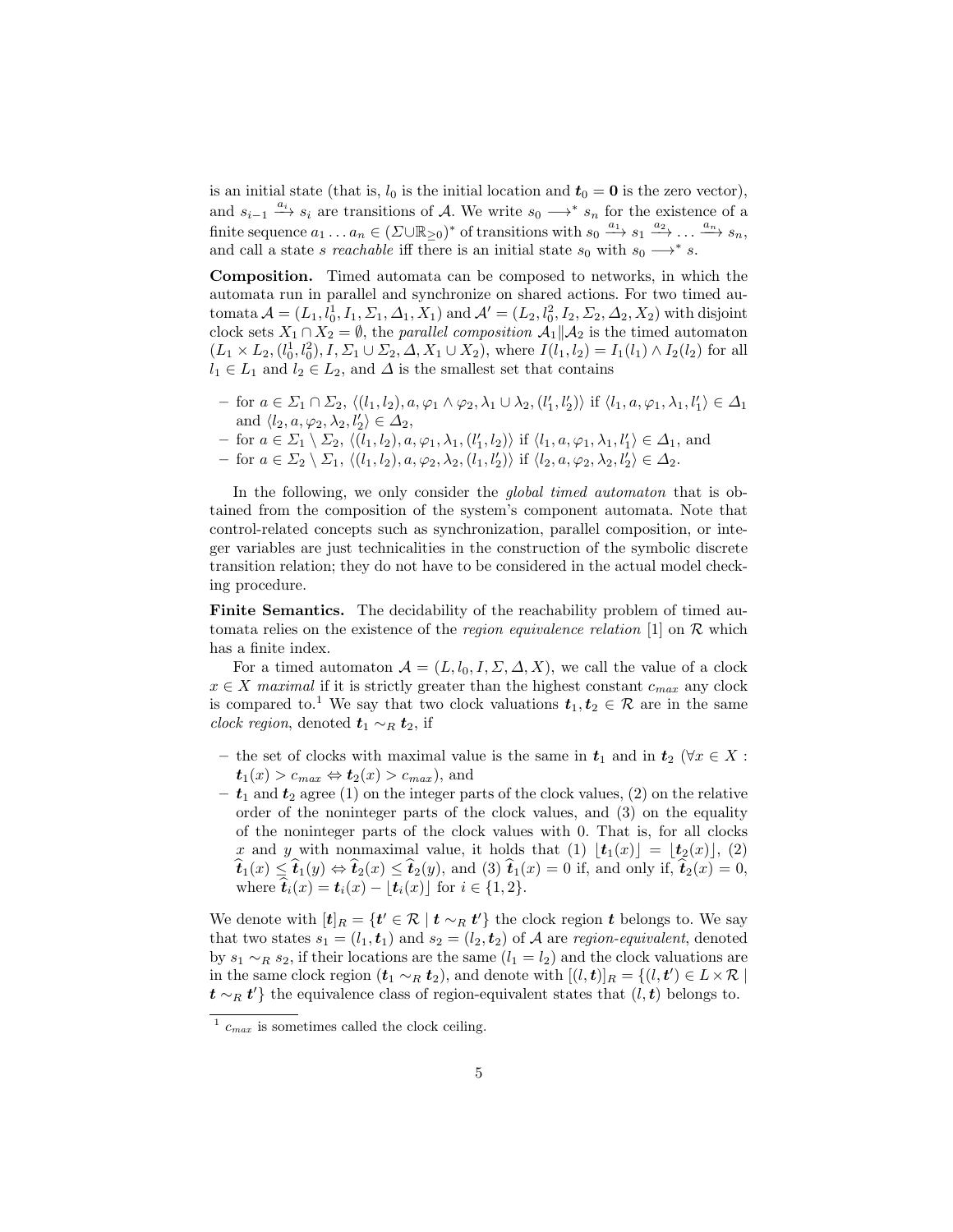Regions are a suitable semantics for the abstraction of timed automata because they essentially preserve the language: if there is a discrete transition  $s \stackrel{a}{\rightarrow} s'$  from a state s to a state s' of a timed automaton, then there is, for all states r with  $r \sim_R s$ , a state r' with  $r' \sim_R s'$  such that  $r \stackrel{a}{\rightarrow} r'$  is a discrete transition with the same label. For timed transitions, a slightly weaker property holds: if there is a timed transition  $s \stackrel{t}{\rightarrow} s'$  from a state s to a state s', then there is, for all states r with  $r \sim_R s$ , a state r' with  $r' \sim_R s'$  such that there is a timed transition  $r \stackrel{t'}{\rightarrow} r'$  (but possibly with  $t' \neq t$ ).

The finite semantics of a timed automaton  $\mathcal{A} = (L, l_0, I, \Sigma, \Delta, X)$  is the finite graph  $\llbracket \mathcal{A} \rrbracket = (S, s_0, T)$  where

- the symbolic state set  $S = \{[(l, t)]_R | (l, t) \in L \times \mathcal{R}\}\$ of  $[\![A]\!]$  is the set of equivalence classes of region-equivalent states of  $A$ , with
- the initial state  $s_0 = [(l_0, t_0)]_R$ , and
- the set  $T = \{(s, s') \in S \times S \mid \exists r \in s, r' \in s', a \in \Sigma \cup \mathbb{R}_{\geq 0}. r \stackrel{a}{\to} r'\}$  of transitions.

The finite semantics is reachability-preserving:

**Lemma 1.** [\[1\]](#page-14-1) For a timed automaton  $A = (L, l_0, I, \Sigma, \Delta, X)$  there is a finite path from a state  $(l, t)$  to a state  $(l', t')$  if, and only if, there is a finite path from  $[(l, t)]_R$  to  $[(l', t')]_R$  in  $[\![A]\!]$ .

Clock Zones. A coarser finite representation of  $\mathcal R$  can be obtained by considering *clock zones*. A clock zone  $z$  is represented by a conjunction of clock difference constraints of the form  $x - y \prec_{x,y} c_{x,y}$ , where  $x, y \in X \cup \{x_0\}$ , for an  $x_0 \notin X$ ,  $\prec_{x,y} \in \{\leq, <\},\$ and  $c_{x,y} \in \mathbb{Z} \cup \{\infty\}$ . A clock valuation t satisfies z, written as  $t \in \overline{z}$ , if  $t' = t \cup \{x_0 \mapsto 0\}$  satisfies each constraint  $x - y \prec_{x,y} c_{x,y}$ from z:  $t'(x) - t'(y) \prec_{x,y} c_{x,y}$ . We define  $\mathcal Z$  as the set of all clock zones.

A data structure for representing clock zones are difference bound matrices (DBMs) [\[13\]](#page-15-12), which allow, for two clock zones  $z, z' \in \mathcal{Z}$ , an efficient implementation of the operations (1) intersection  $z \wedge z'$ , (2) clock reset  $z[\lambda := 0]$ , and (3) elapsing of time  $z^{\uparrow}$  (see [\[5\]](#page-14-4) for an overview). Note that, in order to ensure termination of the forward analysis, we implicitly apply a maximal constant extrapolation after executing a time elapse. We denote  $z_0$  as the clock zone that only comprises the initial clock valuation 0.

### 2.2 Binary Decision Diagrams

For representing sets of locations symbolically we use reduced ordered binary decision diagrams (BDDs) [\[10,](#page-15-9)[11\]](#page-15-10), which represent functions  $f: 2^V \rightarrow \mathbb{B}$  for some finite set of variables  $V$ . Since they are well-established in the context of formal verification, we do not describe their details here but rather treat them on an abstract level and only state the important operations (see [\[11\]](#page-15-10) for an overview). Given two BDDs (or more generally, two binary functions, abbreviated as BF)  $f$  and  $f'$ , we define their conjunction and disjunction as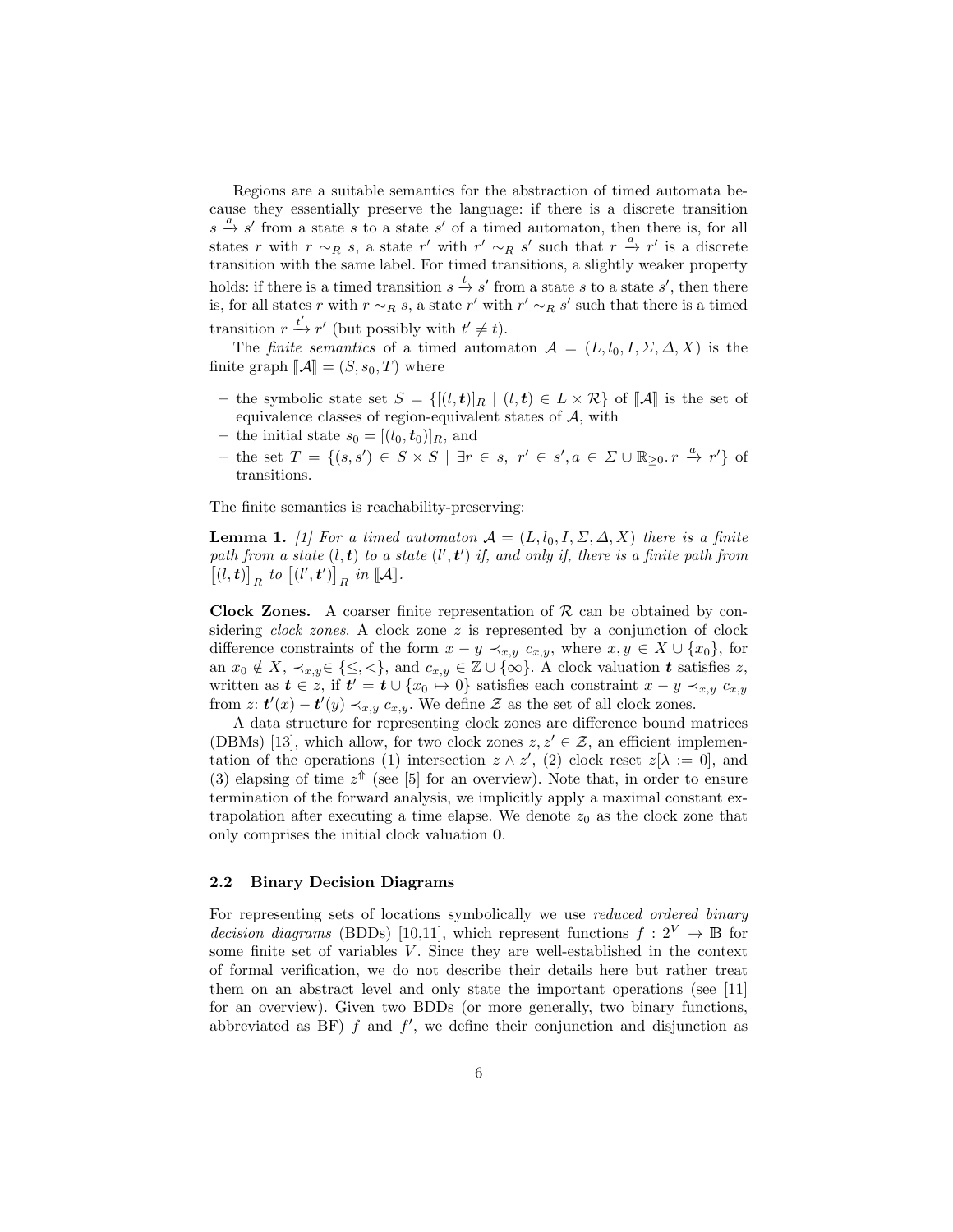Algorithm 1 Least fixed point construction for computing the set of reachable states R.

 $R_0 := \{\text{initial states}\}\$  $i := 0$ repeat  $i := i + 1$  $R_i := R_{i-1} \cup \text{post}(R_{i-1})$ until  $R_i = R_{i-1}$  $R := R_i$ 

<span id="page-6-1"></span> $(f \wedge f')(x) = f(x) \wedge f'(x)$  and  $(f \vee f')(x) = f(x) \vee f'(x)$  for all  $x \subseteq V$ . The negation of a BF is defined similarly. Given some set of variables  $V' \subseteq V$  and a BF f, we define  $\exists V'.f$  as the function that maps all  $x \subseteq V$  to true for which there exists some  $x' \subseteq V'$  such that  $f(x' \cup (x \setminus V')) =$  true.

# 2.3 Reachability Model Checking

Model checking reachability properties is carried out by computing the set of reachable states and testing whether some goal state is contained in this set. In this paper, w.l.o.g., we only consider properties of the form  $\exists \Diamond \phi$ , that is, "is there an execution of the system such that  $\phi$  is eventually reached", where  $\phi$ is a Boolean state predicate defining the goal states. The classical fixed point construction for this task is given in Algorithm [1.](#page-6-1) It relies on the existence of an efficiently computable post operator for computing all successor states of a given set of states.

When using BDDs for storing state sets in this algorithm, usually it is beneficial to pre-compute a Boolean encoding of the transition relation of the system for usage in the **post** operator. It contains precisely the pairs of states  $(s, s')$  for which there exists a transition from  $s$  to  $s'$ . For a comprehensive overview of building such a relation and using it in the post operator, see [\[2\]](#page-14-5).

# <span id="page-6-0"></span>3 Fully Symbolic Real-Time Model Checking

In this section, we present the basic building blocks of our approach, namely the timed state set representation that is used and how the basic fixed point algorithm for computing the set of reachable states can be extended in order to be applicable to this representation. For a clear separation of concerns, we describe our representation in a general way and abstract from the actual choices of data structures for representing clock zones (CZ) and discrete location sets (LS). While for our actual implementation of the approach (as described in Sect. [5\)](#page-11-0), DBMs and BDDs are used, the general idea is applicable to all suitable data structure types (such as, e.g., CDDs [\[4\]](#page-14-2)). Thus, future alternatives for storing clock zones and location sets can also be used with our approach.

We start with a presentation for invariant-free timed automata and demonstrate the application of our algorithm on an example network. We then show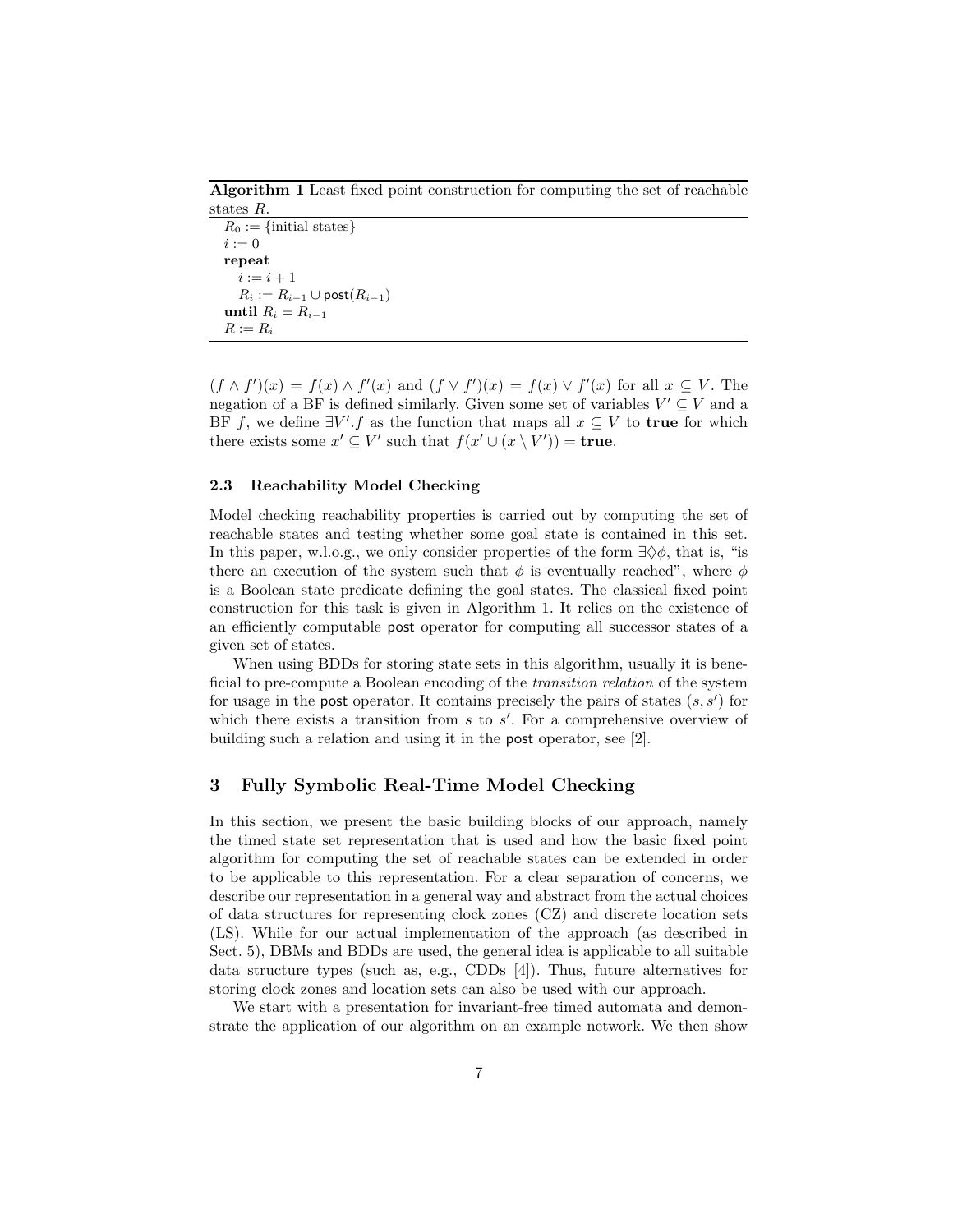how to extend the idea to include support for invariants. The section closes with some remarks on optimizations to the algorithm.

The starting point for our approach are sets of CZ/LS pairs which permit representing the timed and discrete parts of sets of states separately. That means, sets of states  $S$  in the fixed point computations are defined as partial functions  $S: \mathcal{Z} \to 2^L$ . For such a so-called *clock zone map* (CZM), a state  $(l, t)$  is contained in S if for some  $z \in \mathcal{Z}$ ,  $t \in z$  and  $l \in \mathcal{S}(z)$ . Note that we do not require the choice of z to be unique.

#### 3.1 Computing the Reachable States using CZMs

In the following, we describe how to adapt the basic fixed point construction for computing the set of reachable states given in Algorithm [1](#page-6-1) to work with CZMs. The first step is to partition the overall transition relation of the system: for each combination of clock guards and resets that occurs along some transition, we build a separate transition relation containing all transitions corresponding to the guard/reset pair. This step separates timing concerns from the discrete transitions of the system and makes it easy to compute successor clock zones from a given source clock zone and some guard/reset pair. Note that, when using BDDs for representing location sets, it is not necessary to enumerate the product locations in the global timed automaton explicitly if the system is given as a network of timed automata, as the synchronization between the components can be encoded symbolically.

After building the transition relations, the usual fixed point computation is performed, with the small modification of iterating over all such guard/reset pairs in every step. After each discrete transition, we also compute the set of possible timed transitions that can follow in order to obtain the successor clock zone. Algorithm [2](#page-8-0) shows the details of these steps.

In each round, the algorithm iterates over the set of reachable states contained in the respective previous pre-fixed point (stored in  $R$ ). For every clock zone in the domain of  $R$ , it computes successor locations  $L$  and clock zones  $z'$  for each guard/reset pair  $(\varphi, \lambda)$  in the transition relation. Then, we check if the new  $CZ/LS$  pair  $(z', L)$  is already contained in the pre-fixed point. If this is not the case, it is added to the next pre-fixed point  $R'$ . For a more efficient computation, we furthermore track changes in the CZM in a special waiting set W in order to avoid re-considering CZ/LS pairs which have not changed since the previous round of the algorithm. The computational burden of the added inner loop in which all guard/reset pairs are iterated over is also weakened by the fact that unlike for models checkers keeping the discrete part of the system explicit, this setting allows the computation of timed successor zones for many locations at the same time.

Since the algorithm presented is essentially equivalent to the classical reachability fixed point algorithm, its correctness is guaranteed. Indeed, for every  $n \in \mathbb{N}$  and timed state  $(l, t)$  that is reachable from the initial state in n discrete steps, the set R contains this state after at most n iterations of computing the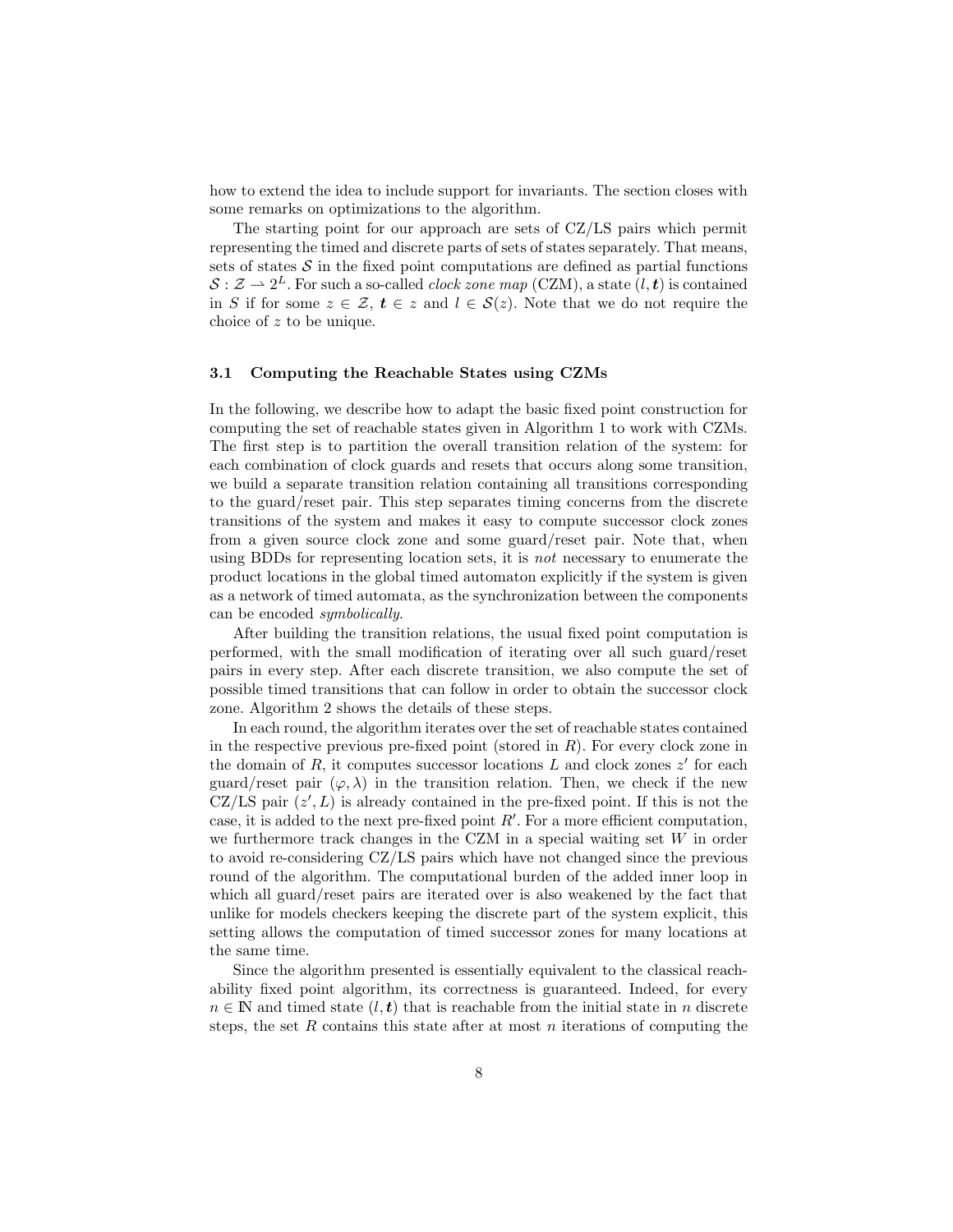Algorithm 2 Computing the set of reachable states  $R$  represented as a CZM. The post operator is parametrized by the transition relation used.

1: for all guard/reset pairs  $(\varphi, \lambda)$  in the system do 2: compute the transition relation  $T[\varphi, \lambda]$ 3: end for 4:  $R := \{z_0^{\uparrow} \mapsto \{l_0\}\}\$ 5:  $W := \{z_0^{\uparrow\uparrow}\}\$ 6:  $R' := R$ 7: repeat 8:  $R := R'$ 9:  $W' := \emptyset$ 10: for all  $z \in W$  do 11: **for all** guard/reset pairs  $(\varphi, \lambda)$  **do** 12:  $L := \text{post}_{T[\varphi,\lambda]}(R[z])$  $13:$  $\alpha' := (z \wedge \varphi)[\lambda := 0]^\Uparrow$ 14: if  $R'[z'] \not\supseteq L$  then 15:  $\mathcal{U}[z'] := R'[z'] \cup L$ 16:  $W' := W' \cup \{z'\}$ 17: end if 18: end for 19: end for 20:  $W := W'$ 21: until  $R = R'$ 

<span id="page-8-0"></span>

<span id="page-8-1"></span>Fig. 1. An example network of timed automata

pre-fixed points. Note that the termination of this algorithm is also guaranteed as clock regions are never split and the number of sets of these is finite.

### 3.2 An Example

Consider the parallel composition of the timed automata depicted in Figure [1.](#page-8-1) The product automaton has two locations  $pr$  and  $qr$ , and two clocks x and y. There are three guard/reset pairs (true,  $\emptyset$ ),  $(x \geq 5, \{y\})$ , and (true,  $\{x\}$ ), leading to three transition relations

 $-T[$ **true**,  $\emptyset$   $] = \{(qr, qr), (pr, pr)\},\$  $-T[x \geq 5, \{y\}] = \{(pr, qr)\},\$ and –  $T[$ **true**,  ${x}$ ] = { $(qr, pr)$  }.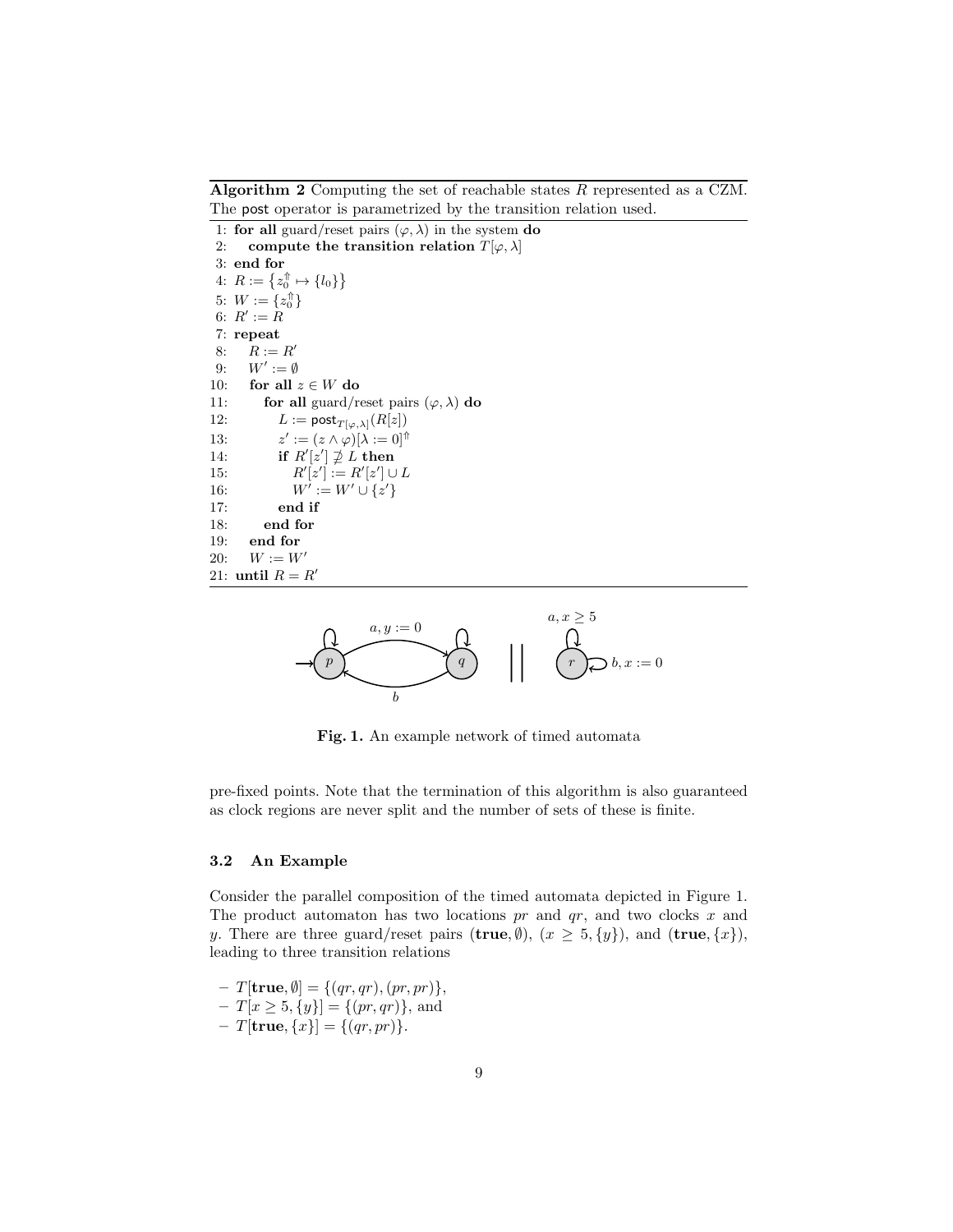Algorithm 3 Replacement for lines 13–17 to the inner loop of Algorithm [2](#page-8-0) to allow handling invariants.

1: for all  $i \in \mathcal{I}$  do 2:  $L' := L \cap C(i)$ 3: z  $\mathcal{O}' := \bigl((z \wedge \varphi)[\lambda := 0] \wedge i \bigr)^{\Uparrow} \wedge i$ 4: if  $R'[z'] \not\supseteq L'$  then 5:  $R'[z'] := R'[z'] \cup L'$ 6:  $W' := W' \cup \{z'\}$ 7: end if 8: end for

<span id="page-9-0"></span>When running the algorithm on this example, we initialize  $R = \{(x = y =$  $(0)$ <sup> $\uparrow \rightarrow \{pr\} = \{(x = y) \mapsto \{pr\}\}\$ and  $W = \{(x = y)\}\$ . Then, in the fixed point</sup> computation, we iterate over the transition relations and obtain  $R = \{ (x =$  $y) \mapsto \{pr\}, (x \ge 5 \land y \le x - 5) \mapsto \{qr\}\}\$ and  $W = \{(x \ge 5 \land y \le x - 5)\}.$  In the second round, we add  $(x \le y) \mapsto \{pr\}$  to R and obtain  $W = \{(x \le y)\}.$ The algorithm then terminates in the following round, leaving us with  $R =$  $\{\{(x = y) \mapsto \{pr\}, (x \ge 5 \land y \le x - 5) \mapsto \{qr\}, (x \le y) \mapsto \{pr\}\}\$ as the CZM representation of the set of reachable states in the system.

#### 3.3 Handling Invariants in CZMs

To incorporate invariants in our fixed point construction, it is necessary to infer them from the location information. Here, we exploit the fact that in our models, the number of clocks and the number of distinct invariants is small. Hence, it is feasible to enumerate all possible invariants of the product timed automaton as a precomputational step.

Let  $\mathcal I$  be the set of all invariants appearing in the product automaton of a timed system. We assume that each invariant is given in minimal form. For example, if precisely the invariants  $x \leq 3$ ,  $x \leq 4$ , and  $y \leq 2$  are associated to some (but not all) locations of three different components of the input network, we obtain  $\mathcal{I} = \{ \mathbf{true}, x \leq 3, x \leq 4, y \leq 2, x \leq 3 \land y \leq 2, x \leq 4 \land y \leq 2 \}.$ Furthermore, we also introduce a function  $C: \mathcal{I} \to 2^L$  that maps each invariant onto the set of locations in which precisely the given invariant must hold. Note that one can easily compute  $\mathcal I$  and  $C$  in a preprocessing step without constructing the product automaton.

Now, in our fixed point construction, we need to split the computed successor locations according to the mapped locations in  $C$  and compute the successor clock zones taking into account the respective invariants. Algorithm [3](#page-9-0) contains the necessary changes to Algorithm [2.](#page-8-0) If the initial location has an active invariant, it also needs to be taken into account when computing the initial zone. Hence, we also change line 4 of Algorithm [2](#page-8-0) to  $R := \{z_0^{\uparrow\uparrow} \wedge I(l_0) \mapsto \{l_0\}\}\$ and line 5 to  $W := \{z_0^{\uparrow} \wedge I(l_0)\}.$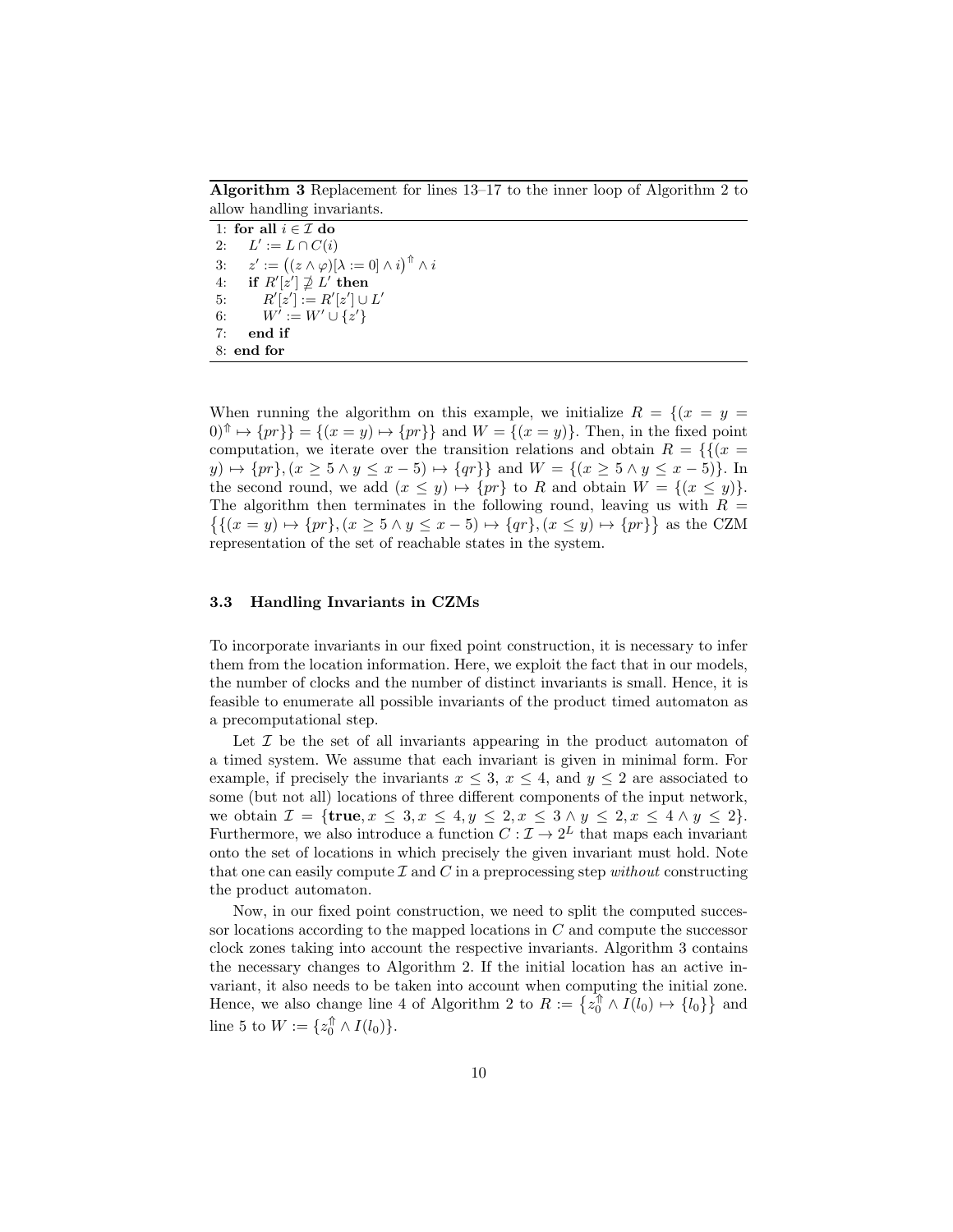#### <span id="page-10-1"></span>3.4 Improving the Performance of the Approach

As an optimization of the presented technique, we propose to deviate from the strict rule of computing one pre-fixed point after the other. By storing all newly encountered CZ/LS pairs  $(z, l)$  directly into the pre-fixed point R in the algorithm instead of  $R'$  (which is copied to  $R$  after all elements from the waiting set have been processed), computation time is saved in the case that  $z$  is in the waiting set W but not yet processed in the respective round of the fixed point computation. This can easily be seen from that fact that in such a case, the consideration of the newly reachable timed states in not delayed to the next round, resulting in a lower number of steps in total until the fixed point is reached.

Note that this also allows us to use a waiting queue instead of a list. Then, in line 10 of Algorithm [2,](#page-8-0) we pop zones (i.e., we remove every zone from  $W$ that was picked). Additionally, we modify the waiting queue such that clock zones are drawn from it prioritized by their first appearance in R. This way, the exploration of new clock zones is delayed such that the progress in computing the reachable discrete states for zones encountered earlier can be forwarded to successor zones more efficiently.

### <span id="page-10-0"></span>4 Guided Counter-Example Generation

The algorithm depicted so far is only capable of computing the set of reachable states. As checking if it contains some given goal state is trivial after it has been computed, this suffices to make the approach presented suitable for a typical verification task for timed systems: checking that no error state is reachable.

For cases in which some error state is reachable, however, obtaining a sequence of transitions from the initial state to some error state is desired as it helps the designer of a timed system to improve the model. Therefore, most modern model checking tools can generate such *counter-examples*. This is also possible with the improved version (see Sect. [3.4\)](#page-10-1) of our fixed point construction as we explain in the following.

Suppose that our improved fixed point construction terminates early with a set of *forward* reachable states R comprising some error states  $E$ . Then, we execute a nonimproved fixed point construction to compute a sequence of prefixed points  $F_0, \ldots, F_n$ , where each  $F_i$  is restricted to R and  $E_f = F_n \cap E \neq \emptyset$ . Note that for all  $0 \leq i \leq n$ , the set  $F_i$  contains only states that are reachable after exactly i steps.

Now, we can compute a counter-example using a backward nonimproved fixed point construction producing a sequence of backward reachable sets of states  $B_n, \ldots, B_0$  with  $B_n = E_f$ . For each  $0 < j \leq n$ , we compute  $B_{j-1}$  by picking one particular semi-symbolic state (i.e., a zone and one concrete location) from  $B_j$ , compute its predecessors, and restrict them to  $F_{j-1}$ . After each iteration j, we pick some transition connecting a state in  $B_{j-1}$  and  $B_j$ , and add it to the counter-example. Note that the computation of the predecessors can be done in a symbolic way using our technique (the adaption to the backward case is straight-forward).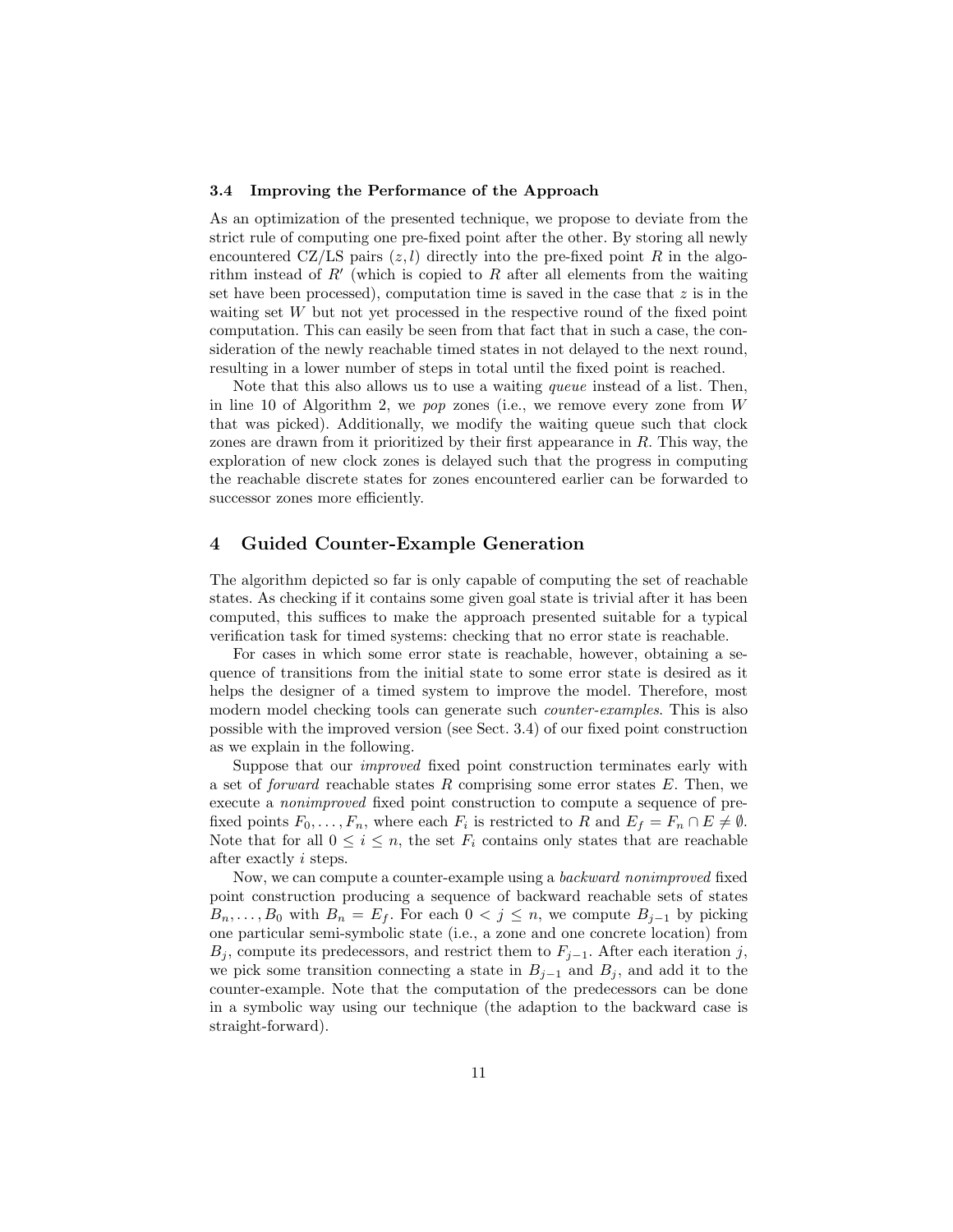# <span id="page-11-0"></span>5 Experimental Results

#### 5.1 Prototype Implementation

We implemented our approach in a prototype model checker using the Uppaal-DBM library  $[5]$  for representing DBMs and the CUDD library  $[20]$  for repre-senting BDDs. To allow a fair comparison with UPPAAL [\[3\]](#page-14-0) and RED [\[21\]](#page-15-3), our tool reads automata-based specifications as input. The first step in its execution is to call the tool Nova from the SIS toolset [\[18\]](#page-15-16) as a back-end for finding efficient assignments of control locations to BDD variable valuations. Then, the guard/reset pairs of the given timed system are collected and, for each pair, the BDD representing the symbolic transition relation over the discrete control structure is computed (using the assignments obtained in the first step). In the last step of the preparation phase, the possible invariant combinations are collected and, for each combination, the BDD representing the associated locations is computed.

The actual fixed point computation of the reachable states is implemented as described in Sect. [3.](#page-6-0) For the state space representation, we use a hash map that maps DBMs to BDDs. We do not provide a fixed BDD variable ordering a priori or use any other insight into the model to optimize the BDD representation. Instead, our implementation only relies on the automatic on-the-fly reordering heuristics implemented in the Cupp library.

### 5.2 The FlexRay Communication Protocol

The emergence of drive-by-wire and the need for high bandwidths in the design of automotive electronics calls for a communication protocol that is both fast and highly reliable. The recently developed FlexRay protocol [\[15\]](#page-15-1) represents a state-of-the-art industrial X-by-wire communication protocol that is used in many modern cars. Its purpose is to enable reliable communication between the various electronic control units (ECUs) that are connected by a bus. In our case study, we investigate the critical physical layer protocol of the FlexRay protocol, where a message is transmitted during a so-called *static segment* from a sending ECU to a receiving ECU. As a crucial correctness property, it is required that there is no deviation of the message received from the message sent. In the following, we explain the important details of [\[15\]](#page-15-1) which are reflected in our model.

Clocks. Since the receiving and sending ECU are running asynchronously, we introduce two clocks to model the timing behavior. The length of a clock cycle may deviate by at most 0.15 % from the standard rate.

Bit Stream Format. The actual payload of a transmission between two ECUs has a maximal length of 262 bytes. It is embedded into a structured bit stream that consists of  $(1)$  the initial transmission start sequence  $(TSS)$ ,  $(2)$  the frame start sequence (FSS), (3) the individual bytes of the payload, each prepended with a byte start sequence (BSS), and finally (4) the frame end sequence (FES). Thus, the maximal bit stream length is 2638 bits.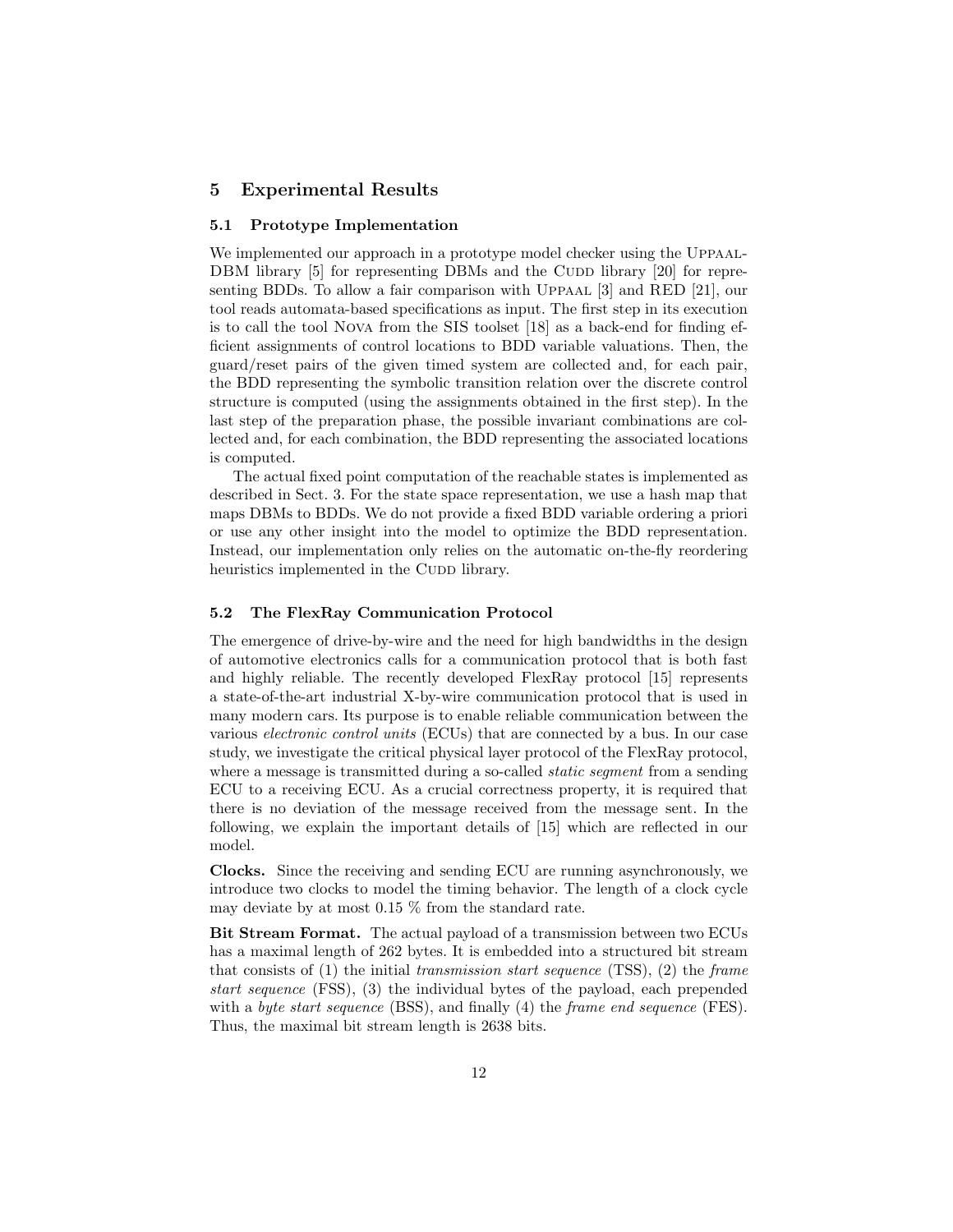|                 |     |              | CZM model checker | UPPAAL                  |                                       |                  |        |  |
|-----------------|-----|--------------|-------------------|-------------------------|---------------------------------------|------------------|--------|--|
| Payload Correct |     | <b>Steps</b> | Zones             | Time                    | Memory                                | Time             | Memory |  |
| 1               | Yes | 6566         | 1858              | 86s                     | 252 MB                                | 23 s             | 88 MB  |  |
| $\overline{2}$  | Yes | 8606         | 2498              | $2 \text{ min}$         | 251 MB                                | 69s              | 205 MB |  |
| 3               | Yes | 10423        | 3142              | 7 min                   | 527 MB                                | $2 \text{ min}$  | 325 MB |  |
| $\overline{4}$  | Yes | 12143        | 3782              | $2 \text{ min}$         | 251 MB                                | $3 \text{ min}$  | 436 MB |  |
| $\overline{5}$  | Yes | 13863        | 4422              | 4 min                   | 312 MB                                | 4 min            | 563 MB |  |
| 20              | Yes | 45029        | 14038             | $5 \text{ min}$         | 261 MB                                | $18 \text{ min}$ | $2$ GB |  |
| 21              | Yes | 46750        | 14678             | $6 \text{ min}$         | 259 MB                                | $18 \text{ min}$ | $2$ GB |  |
| 22              | Yes | 48470        | 15318             | $5 \text{ min}$         | 262 MB                                | $19 \text{ min}$ | $2$ GB |  |
| 23              | Yes | 50190        | 15958             | 4 min                   | 259 MB                                | $20 \text{ min}$ | $3$ GB |  |
| 24              | Yes | 51991        | 16024             | 7 min                   | 264 MB                                | $22 \text{ min}$ | $3$ GB |  |
| 25              | Yes | 52629        | 16024             | $5 \text{ min}$         | 314 MB                                | $22 \text{ min}$ | $3$ GB |  |
| 31              | Yes | 54309        |                   | $16024 16 \text{ min} $ | 415 MB                                | $29 \text{ min}$ | 4 GB   |  |
| 32              | Yes | 54589        | 16024             | $6 \text{ min}$         | 313 MB                                | $31 \text{ min}$ | 4 GB   |  |
| 33              | Yes | 54869        |                   |                         | 16024 28 min 955 MB                   | $31 \text{ min}$ | $4$ GB |  |
| 34              | Yes | 55149        |                   |                         | $16024 13 \text{ min} 313 \text{ MB}$ | MEMOUT           |        |  |
| 60              | Yes | 66230        |                   |                         | 16024 18 min 520 MB                   | <b>MEMOUT</b>    |        |  |
| 100             | Yes | 90230        |                   |                         | 16024 57 min 941 MB                   | MEMOUT           |        |  |
| 150             | Yes |              |                   |                         | 120230 16024 30 min 406 MB            | MEMOUT           |        |  |
| 200             | Yes |              |                   |                         | 150230 16024 72 min 938 MB            | MEMOUT           |        |  |
| 262             | Yes |              |                   |                         | 187430 16024 28 min 413 MB            | MEMOUT           |        |  |

<span id="page-12-0"></span>Table 1. Comparison of our prototype with UPPAAL on the FlexRay physical layer protocol case study. The first column shows the length of the payload in bytes. The second column states the obtained verification result. The next four columns show the number of symbolic steps (i.e., applications of the post operator) until the reachability fixed point is reached, the number of distinct clock zones encountered, the running time, and the memory consumption of our prototype model checker. The last two columns show the running time and space consumption of Uppaal. All benchmarks were executed on an AMD Opteron processor with 2.6 GHz and 4 GB RAM.

Redundancy and Error Model. Each bit of the bit stream is fed to the bus in 8 consecutive clock cycles. As a reasonable error model, we assume that in any sequence of 5 consecutive bits on the bus, 1 bit might be flipped.

Voting. In order to compensate for the flipped bits, the receiver determines the voted value over the last 5 received bits (i.e., high for 3 or more high bits, low otherwise).

Strobing and Bit Clock Alignment. In order to compensate for the clock drifts, the receiver uses a counter to *strobe* the  $5<sup>th</sup>$  out of 8 voted values. The received stream consists of the sequence of strobed values. The strobe counter is realigned at the start of the TSS or during a BSS.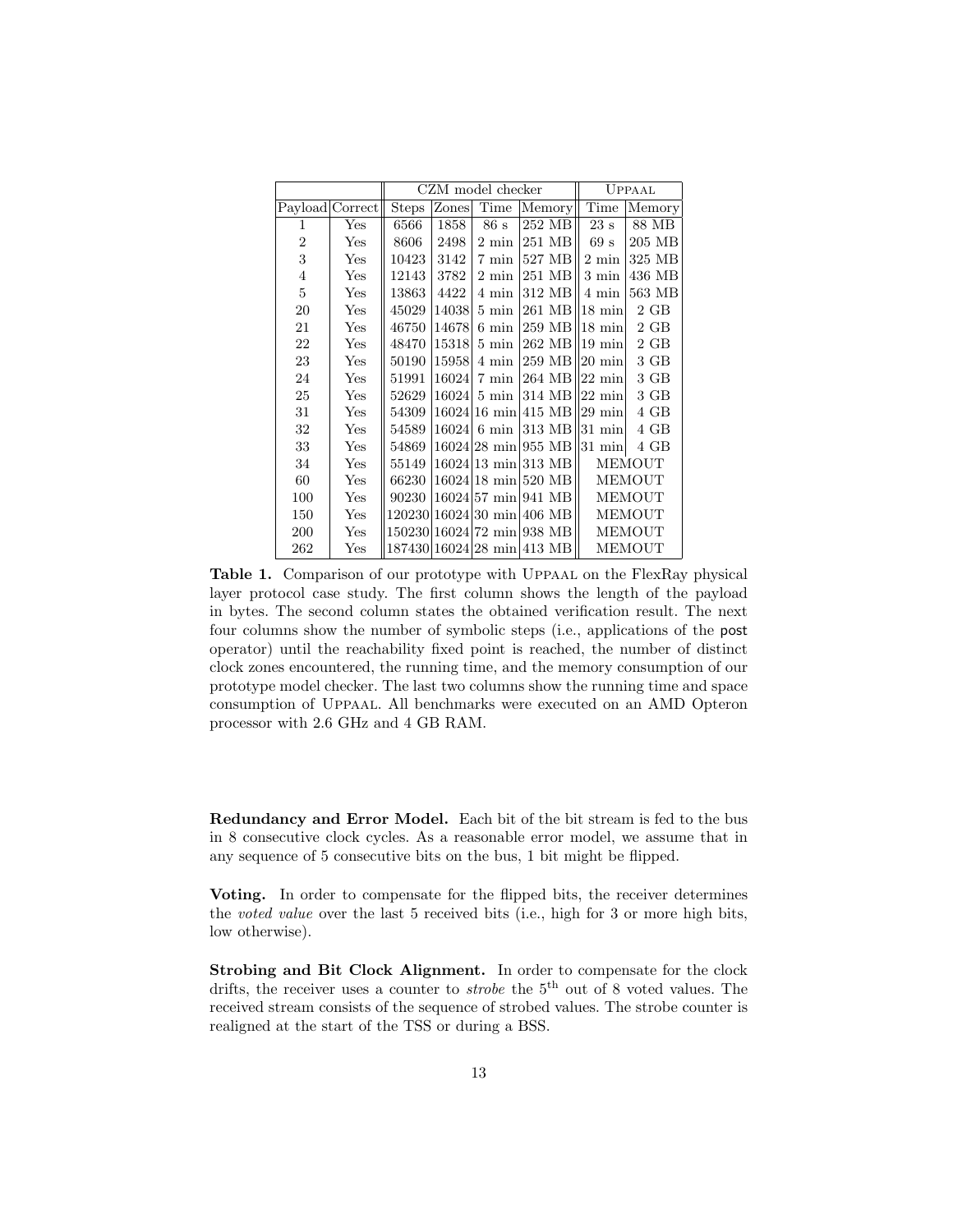|                                                                                         | CZM model checker |  |                |                                 | <b>UPPAAL</b> |                | <b>RED</b>     |                    |          |
|-----------------------------------------------------------------------------------------|-------------------|--|----------------|---------------------------------|---------------|----------------|----------------|--------------------|----------|
| Benchmark   Steps   Zones   Time   Memory  Time  Memory  Steps  Time   Mem              |                   |  |                |                                 |               |                |                |                    |          |
| Fischer 5    3156   1496   1 s   108 MB    0 s   37 MB                                  |                   |  |                |                                 |               |                | $5-1$          | 0 <sub>s</sub>     | $121$ MB |
| Fischer 6                                                                               |                   |  |                | $42528$   17426   32 s   156 MB |               | $0 s$   37 MB  | $\overline{5}$ | 1 <sub>s</sub>     | 45 MB    |
| Fischer 7 $  612531 227522 17 \text{ min} 302 \text{ MB}   1 \text{ s}   37 \text{ MB}$ |                   |  |                |                                 |               |                | $\frac{5}{2}$  | 1 s                | 66 MB    |
| Fischer 8                                                                               |                   |  | TIMEOUT        | 3s                              | 38 MB         | $\overline{5}$ | 3s             | $ 105 \text{ MB} $ |          |
| Fischer 9                                                                               |                   |  | <b>TIMEOUT</b> | 15 s                            | 42 MB         | 5              | 8 s            | $174 \text{ MB}$   |          |

<span id="page-13-4"></span>Table 2. Comparison of our prototype with UPPAAL and RED on the (timingintensive) Fischer protocol benchmark.

# <span id="page-13-3"></span>5.3 Model Checking FlexRay

We modeled the physical layer protocol of the FlexRay protocol [\[15\]](#page-15-1) as a network of timed automata<sup>[2](#page-13-0)</sup> for usage with UPPAAL<sup>[3](#page-13-1)</sup> [\[3\]](#page-14-0), RED<sup>[4](#page-13-2)</sup> [\[21\]](#page-15-3), and our prototype model checker. As a safety property, we check the reachability of a dedicated error location which the receiver enters upon an uncompensatable deviation of the received from the sent bit stream. Table [1](#page-12-0) shows the results of our evaluation. Unfortunately, for every payload length, RED runs out of memory (e.g., for the smallest instance it hits the 4 GB limit after 18 minutes).

The most striking observation is that our prototype overall needs much less memory than UPPAAL or RED, which allows us to verify the full payload length of 262 bytes. In fact, while our model checker's memory consumption always stays below 1 GB, Uppaal's memory and time consumption increases linearly in the length of the payload, resulting in running out of memory with a payload length of 34 bytes or more. It is also noteworthy that in most of the cases our approach also outperforms Uppaal w.r.t. the running time. An oscillation effect can be observed in the running times and space consumptions of our implementation which is caused by the variable reordering and caching heuristics of the Cudd library. This BDD-related phenomenon is also observable in other contexts (see, e.g., [\[8\]](#page-15-17)). Nevertheless, the number of symbolic exploration steps increases linearly in the length of the payload and the set of encountered clock zones reaches its fixed point at a payload length of 24.

# 5.4 Model Checking Fischer

In addition to the FlexRay case study from Sect. [5.3,](#page-13-3) we also considered the Fischer mutual exclusion protocol, a standard benchmark from the timed model checking domain with a small discrete state space and one clock per component. Table [2](#page-13-4) shows that the existing model checking techniques implemented in Uppaal and RED perform better than our prototype on this benchmark.

<span id="page-13-0"></span><sup>&</sup>lt;sup>2</sup> The models are available at <http://www.avacs.org/Benchmarks/Open/flexray.tgz>

<span id="page-13-1"></span> $3$  Version 4.0.11, running with aggressive space optimization – option -S2

<span id="page-13-2"></span> $^4$  Version  $8.100511\,$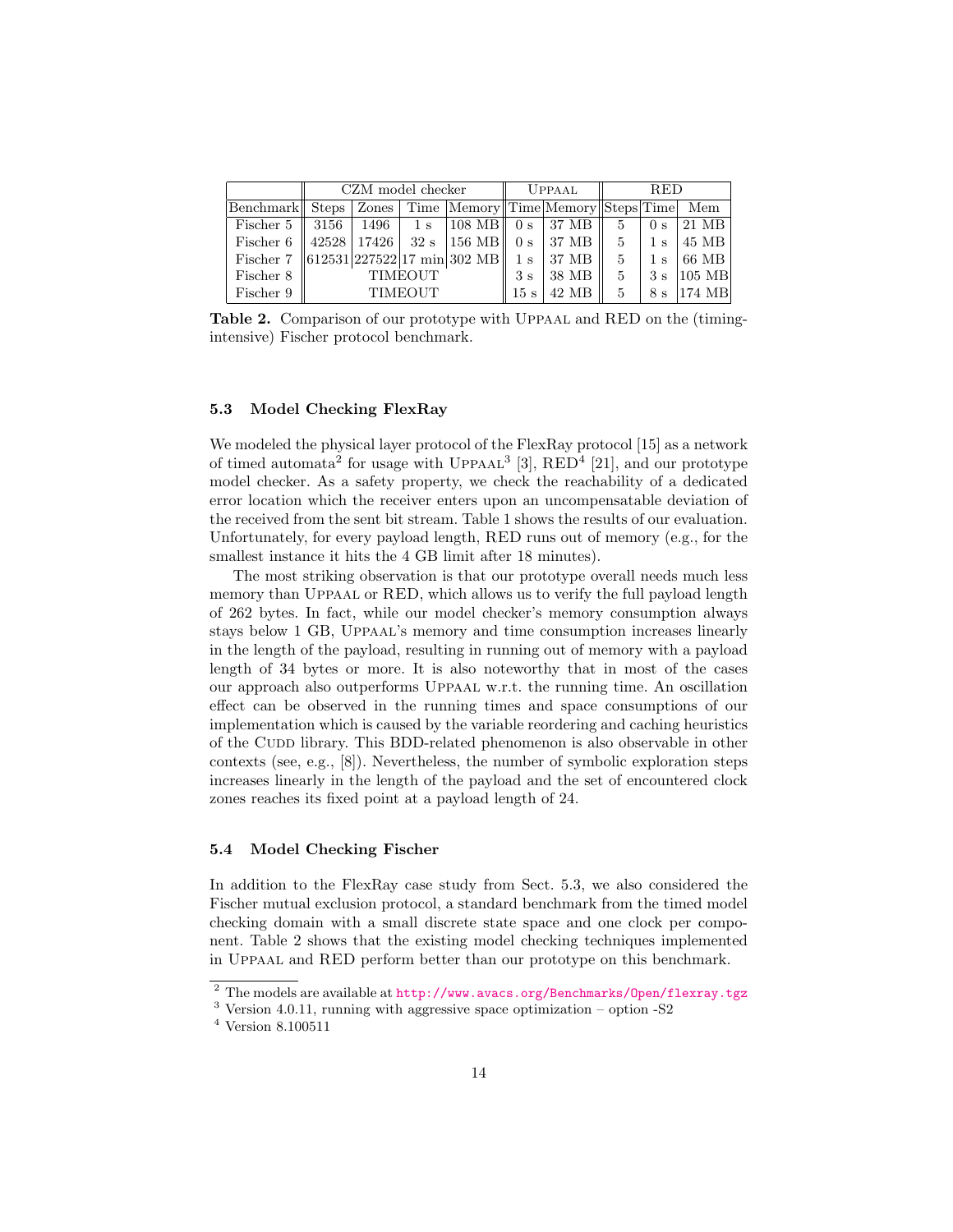This is however not surprising as the Fischer protocol does not fall into the class of systems whose verification our approach aims at. We presented a specialized technique for timed systems with a large discrete state space but only a few clocks, an important class of models that comprise, e.g., data-intensive asynchronous communication protocols. The Fischer protocol model, on the other hand, has a large number of clocks (one per component), but only few locations, thus the standard semi-symbolic state space representation used in Uppaal is already quite effective here. Also, RED's symmetry reduction is beneficial for this particular protocol.

# <span id="page-14-3"></span>6 Conclusion and Outlook

DBMs and BDDs impressively demonstrate their effectiveness in model checkers such as UPPAAL and NUSMV. However, since NUSMV can only handle pure discrete models and Uppaal does not have a symbolic representation for the discrete part of the state space, both tools fail in verifying timed systems with large discrete control structures.

This paper presented a fully symbolic approach to timed model checking that combines DBMs with BDDs. In contrast to other approaches, our technique neither suffers from a loss of modeling precision (we remain in the classical timed automata framework) nor leads to blow-ups in the BDDs (we avoid the encoding of timing interdependencies in the BDDs).

Inspired by the encouraging experimental results, in future work, we plan to extend the scope of our approach to arbitrary timed systems. A promising direction is to investigate efficient representations of sets of pairs of DBMs and BDDs. So far, our prototype uses a simple hash map for assigning complete DBMs to BDDs. However, for many problem instances, considering partial DBMs might be more appropriate as it gives more flexibility in finding efficient representations.

Acknowledgment. This work was supported by the German Research Foundation (DFG) as part of the Transregional Collaborative Research Center "Automatic Verification and Analysis of Complex Systems" (SFB/TR 14 AVACS).

# References

- <span id="page-14-1"></span>1. Alur, R., Dill, D.L.: A theory of timed automata. Theoretical Computer Science 126(2) (1994) 183–235
- <span id="page-14-5"></span>2. Baier, C., Katoen, J.P.: Principles of Model Checking. The MIT Press (2008)
- <span id="page-14-0"></span>3. Behrmann, G., David, A., Larsen, K.G.: A tutorial on Uppaal. In Bernardo, M., Corradini, F., eds.: SFM. Volume 3185 of Lecture Notes in Computer Science., Springer (2004) 200–236
- <span id="page-14-2"></span>4. Behrmann, G., Larsen, K.G., Pearson, J., Weise, C., Yi, W.: Efficient timed reachability analysis using clock difference diagrams. In Halbwachs, N., Peled, D., eds.: CAV. Volume 1633 of Lecture Notes in Computer Science., Springer (1999) 341–353
- <span id="page-14-4"></span>5. Bengtsson, J.: Clocks, DBM, and States in Timed Systems. PhD thesis, Uppsala University (2002)